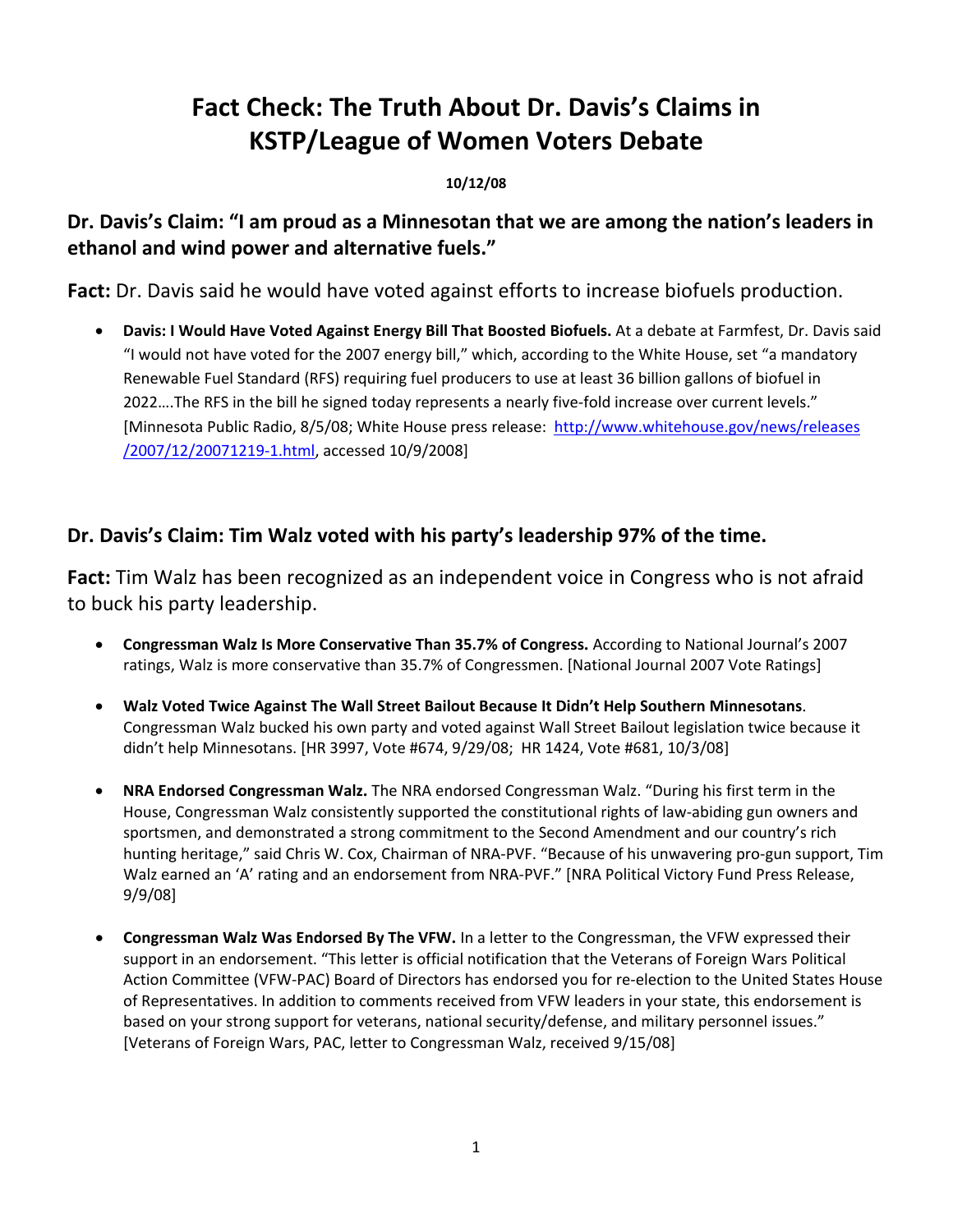# **Dr. Davis's Claim: Tim Walz wants to "strip away the right to a secret ballot" for workers.**

**Fact:** The Employee Free Choice Act does not eliminate the secret ballot as an option for workers who want to organize.

- **WCCO: Employee Free Choice Act Would Not Eliminate Secret Ballot.** In July 2008, a WCCO‐TV "Reality Check" found that "Since 1948, employers have had the right to demand a secret ballot when workers want to organize a union. It's an election that's overseen by the National Labor Relations Board. The bill in Congress adds another option to the secret ballot, allowing workers to sign‐up publicly to start a union….The bill…does not eliminate the secret ballot election. Workers still have the right to hold one but labor unions say the new option gives employers less control." [WCCO TV, "Reality Check," 7/9/08]
- **Star Tribune: "In Fact, The Bill Wouldn't Eliminate The Secret‐Ballot Election As An Option."** In July 2008, the Star Tribune reported, "In fact, the bill wouldn't eliminate the secret-ballot election as an option. It would give workers seeking to organize the chance to choose between such an election, should 30 percent of all workers request it, or to pursue the so-called check-card process, which certifies the union as soon as 51 percent sign up." [Star Tribune, 7/14/08]
- **AFL‐CIO: Employee Free Choice Act Doesn't Eliminate Secret Ballot.** "Does the Employee Free Choice Act take away so-called secret ballot elections? No. If one-third of workers want to have an NLRB election at their workplace, they can still ask the federal government to hold an election. The Employee Free Choice Act simply gives them another option—majority sign-up." [AFL-CIO, accessed [10/9/08](http://www.aflcio.org/joinaunion/voiceatwork/efca/qna.cfm)]

# **Dr. Davis's Claim: "If we open [the Arctic National Wildlife Refuge], I've heard estimates as little time as three years or less before we would be getting oil out of ANWR."**

**Fact:** It will take ten years for ANWR to produce oil; peak production will take 20 years. 

• U.S. [Government](http://www.eia.doe.gov/oiaf/servicerpt%20%20/anwr%20/pdf/sroiaf(2008)03.pdf) Estimate: ANWR Production Will Take Ten Years. "At the present time, there has been no crude oil [production](http://www.eia.doe.gov/oiaf/servicerpt%20%20/anwr%20/pdf/sroiaf(2008)03.pdf) in the ANWR coastal plain region. This analysis assumes that enactment of the legislation in 2008 would result in first [production](http://www.eia.doe.gov/oiaf/servicerpt%20%20/anwr%20/pdf/sroiaf(2008)03.pdf) from the ANWR area in 10 years, i.e., 2018….The 10‐year timeline for [developing](http://www.eia.doe.gov/oiaf/servicerpt%20%20/anwr%20/pdf/sroiaf(2008)03.pdf) ANWR petroleum resources assumes that there is no protracted legal battle in approving the BLM's draft [Environmental](http://www.eia.doe.gov/oiaf/servicerpt%20%20/anwr%20/pdf/sroiaf(2008)03.pdf) Impact Statement, the BLM's approval to collect seismic data, or the BLM's approval of a specific lease‐[development](http://www.eia.doe.gov/oiaf/servicerpt%20%20/anwr%20/pdf/sroiaf(2008)03.pdf) proposal." ["Analysis of Crude Oil Production in the Arctic National Wildlife Refuge," Energy Information Administration, [http://www.eia.doe.gov/oiaf/servicerpt/anwr](http://www.eia.doe.gov/oiaf/servicerpt%20%20/anwr%20/pdf/sroiaf(2008)03.pdf) [/pdf/sroiaf\(2008\)03.pdf](http://www.eia.doe.gov/oiaf/servicerpt%20%20/anwr%20/pdf/sroiaf(2008)03.pdf), May 2008, accessed 10/12/08]

# **Dr. Davis's Claim: Privatizing Social Security will allow us to "maintain the promise of Social Security."**

**Fact:** Allowing younger workers to divert a portion of their Social Security payroll taxes into private accounts would dismantle the Social Security retirement benefits that are crucial to senior citizens.

• **AARP: "Partial Privatization" Would Dismantle Social Security. "**Novelli, AARP's chief executive officer, also disagreed with Bush's assertion that Social Security faces a crisis. He said the president's idea for private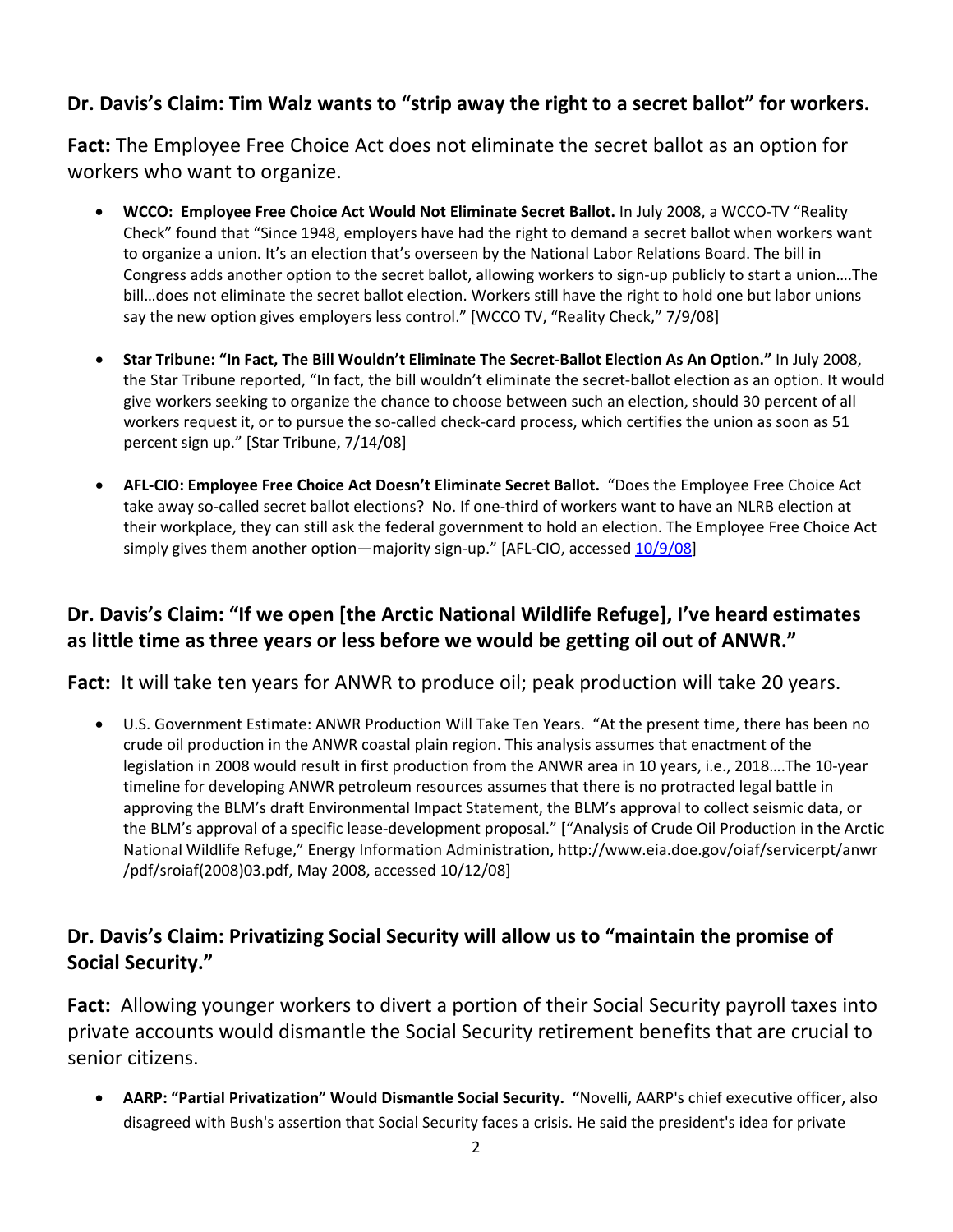accounts carries huge costs and "is not necessary" to make the program's finances sound over the long term. 'We can fix Social Security without dismantling it, which is what private accounts carved out of Social Security do.'" [USA Today, 1/24/2005]

- **29 Organizations Says "Partial Privatization" Would Cost Trillions Of Dollars And Result In Social Security Benefit Cuts. "**Personal accounts financed out of Social Security are not a solvency option. Transferring money away from Social Security into individual accounts worsens solvency and necessitates greater changes than would otherwise be needed to ensure long-term solvency. Financing private accounts will require trillions of dollars in tax increases, cuts to Social Security benefits, new government debt or substantial reductions in other government spending….Any accounting that disguises the costs of such partial privatization is unfair to the American public." [Letter to President Bush from Leadership Council of Aging Organizations, 12/16/2004, [http://www.retiredamericans.org/ht/display/ArticleDetails/i/1448/pid/324,](http://www.retiredamericans.org/ht/display/ArticleDetails/i/1448/pid/324) accessed 10/9/2008]
- **Non‐Partisan Brookings Institution: Privatizing Social Security Would Undermine Americans' Retirement Security. "**Not only would privatization expose workers to risks they are poorly equipped to handle, it would subject their children to debts they should not be asked to bear….Saving in private accounts in addition to Social Security should be encouraged. But carving out payroll taxes to deposit in inherently risky private accounts would undermine the assured income that Social Security provides." [Brookings Institution, "Privatize Social Security? No." November 2004, [http://www.brookings.edu/views/op](http://www.brookings.edu/views/op-ed/aaron/20041101.htm)‐ [ed/aaron/20041101.htm,](http://www.brookings.edu/views/op-ed/aaron/20041101.htm) accessed 10/9/2008]

### **Dr. Davis's Claim: Social Security "in its current trajectory is going to go bankrupt."**

**Fact:** Social Security has enough funds to remain solvent until 2052.

• **U.S. Government Estimates Show That Social Security Will Remain Solvent For Decades.** "The nonpartisan Congressional Budget Office (CBO), which adopts a less pessimistic set of economic assumptions than the trustees' intermediate scenario, projects that the Social Security trust fund has enough money to pay all scheduled benefits…until 2052." [Economic Policy Institute, "Social Security," [http://www.epi.org/content.cfm/issueguide\\_](http://www.epi.org/content.cfm/issueguide_ socialsecurityprivfaq#20)socialsecurityprivfaq#20, accessed 10/12/2008]

### **Dr. Davis's Claim: Tim Walz voted 12 times against off‐shore drilling.**

**Fact:** While Tim has voted against business‐as‐usual bills that call for blank checks to Big Oil but do nothing to help make America more energy independent, he has repeatedly voted to expand oil and gas drilling. He helped write a bipartisan bill that called for expanded drilling off our coastline and he voted to allow the ban on offshore drilling to expire.

• **Walz and Bipartisan Energy Group Authored Legislation To Allow Drilling 25 Miles Off The Coast**. "The coalition, which Walz said was made up of 14 Republicans and 10 Democrats, has been meeting for about one month without the blessing or participation of House leaders from either party." The *LA Times* reported